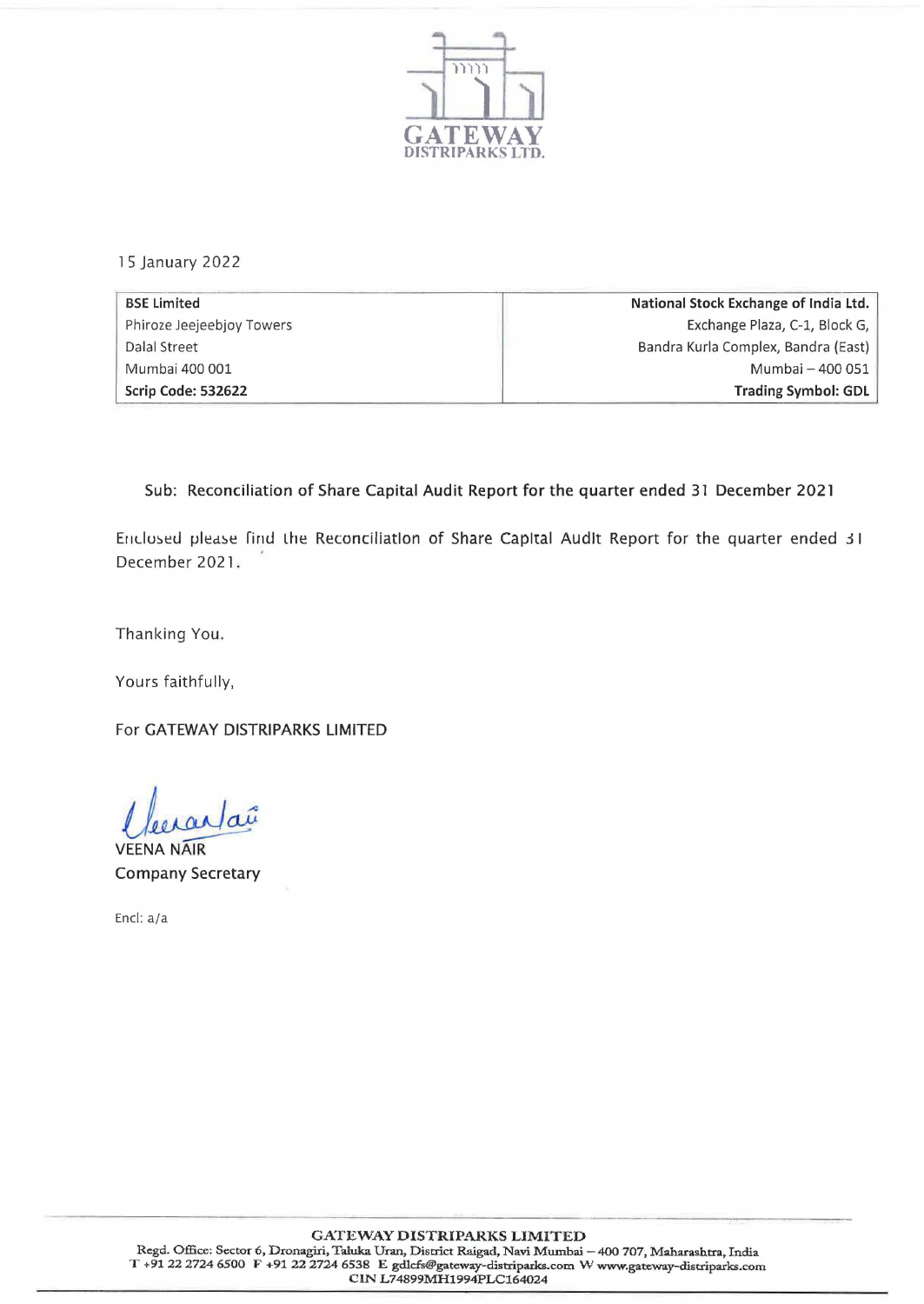## **RECONCILIATION OF SHARE CAPITAL AUDIT**

| Scrip code*                       | 532622                                               |                                                      |          |  |
|-----------------------------------|------------------------------------------------------|------------------------------------------------------|----------|--|
| NSE Symbol                        | <b>GDL</b>                                           |                                                      |          |  |
| MSEI Symbol                       | <b>NOTLISTED</b>                                     |                                                      |          |  |
| <b>ISIN</b>                       | INE852F01015                                         |                                                      |          |  |
| Name of the company*              | GATEWAY DISTRIPARKS LIMITED                          |                                                      |          |  |
|                                   | <b>Registered office address</b>                     |                                                      |          |  |
| Registered office address*        |                                                      | CONTAINER FREIGHT STATION, SECTOR 6, DRONAGIRI, URAN |          |  |
| Registered office state*          | MAHARASHTRA                                          |                                                      |          |  |
| Registered office city*           | <b>NAVI MUMBAI</b>                                   |                                                      |          |  |
| Registered office district*       | <b>RAIGAD</b>                                        |                                                      |          |  |
| Registered office pin code*       | 400707                                               |                                                      |          |  |
|                                   | ISD Code*                                            | STD Code*                                            | Number*  |  |
| Registered office contact number* | 91                                                   | 022                                                  | 27246500 |  |
| Registered office fax             |                                                      |                                                      |          |  |
| Registered office country*        | <b>INDIA</b>                                         |                                                      |          |  |
| Registered office website         | www.gateway-distriparks.com                          |                                                      |          |  |
| Registered office email           | investor@gateway-distriparks.com                     |                                                      |          |  |
|                                   | <b>Correspondence address</b>                        |                                                      |          |  |
| Same as above                     | Yes                                                  |                                                      |          |  |
| Correspondence address            | CONTAINER FREIGHT STATION, SECTOR 6, DRONAGIRI, URAN |                                                      |          |  |
| Correspondence state              | <b>MAHARASHTRA</b>                                   |                                                      |          |  |
| Correspondence city               | <b>NAVI MUMBAI</b>                                   |                                                      |          |  |
| Correspondence district           | <b>RAIGAD</b>                                        |                                                      |          |  |
| Correspondence pin code           | 400707                                               |                                                      |          |  |

file:///Z:/Stock Exchanges/2021-22/Q3/SHCAPSUDIT.html 1/8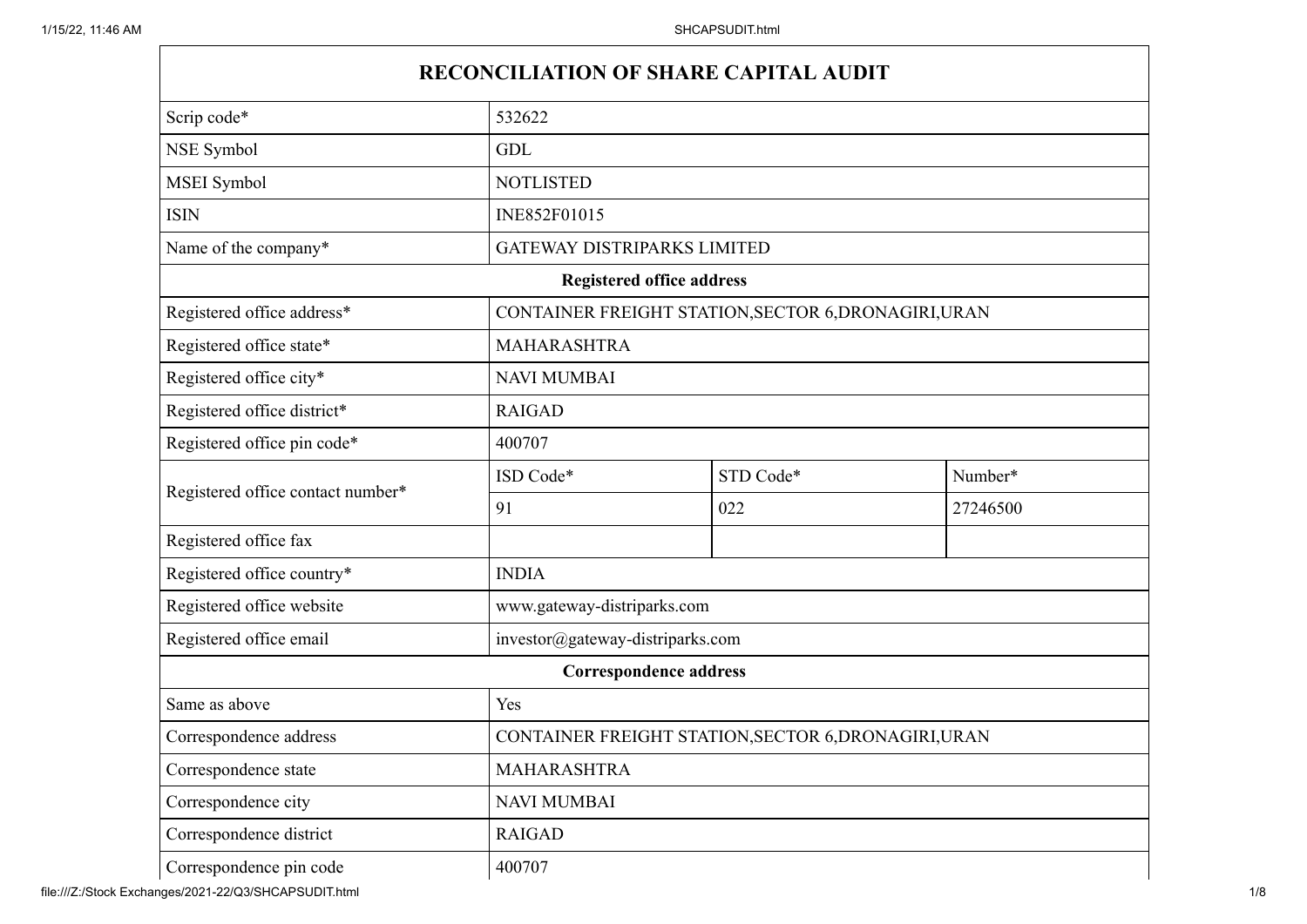1/15/22, 11:46 AM SHCAPSUDIT.html

| Correspondence contact number | ISD Code                         | STD Code | Number   |
|-------------------------------|----------------------------------|----------|----------|
|                               | 91                               | 022      | 27246500 |
| Correspondence fax            |                                  |          |          |
| Correspondence country        | <b>INDIA</b>                     |          |          |
| Correspondence email          | investor@gateway-distriparks.com |          |          |
| Reporting quarter*            | $31 - 12 - 2021$                 |          |          |
| Face value*                   | 10                               |          |          |

| <b>Stock Exchange Details:</b>                                             | <b>Name of stock Exchange</b>                | <b>Listed</b><br>Capital | % Of total issued<br>capital |
|----------------------------------------------------------------------------|----------------------------------------------|--------------------------|------------------------------|
|                                                                            | <b>BSE</b> Ltd                               | 124835908                | 100                          |
| Name of other stock exchanges where the company's<br>securities are listed | National Stock Exchange of India<br>Ltd(NSE) | 124835908                | 100                          |
| Remarks                                                                    |                                              |                          |                              |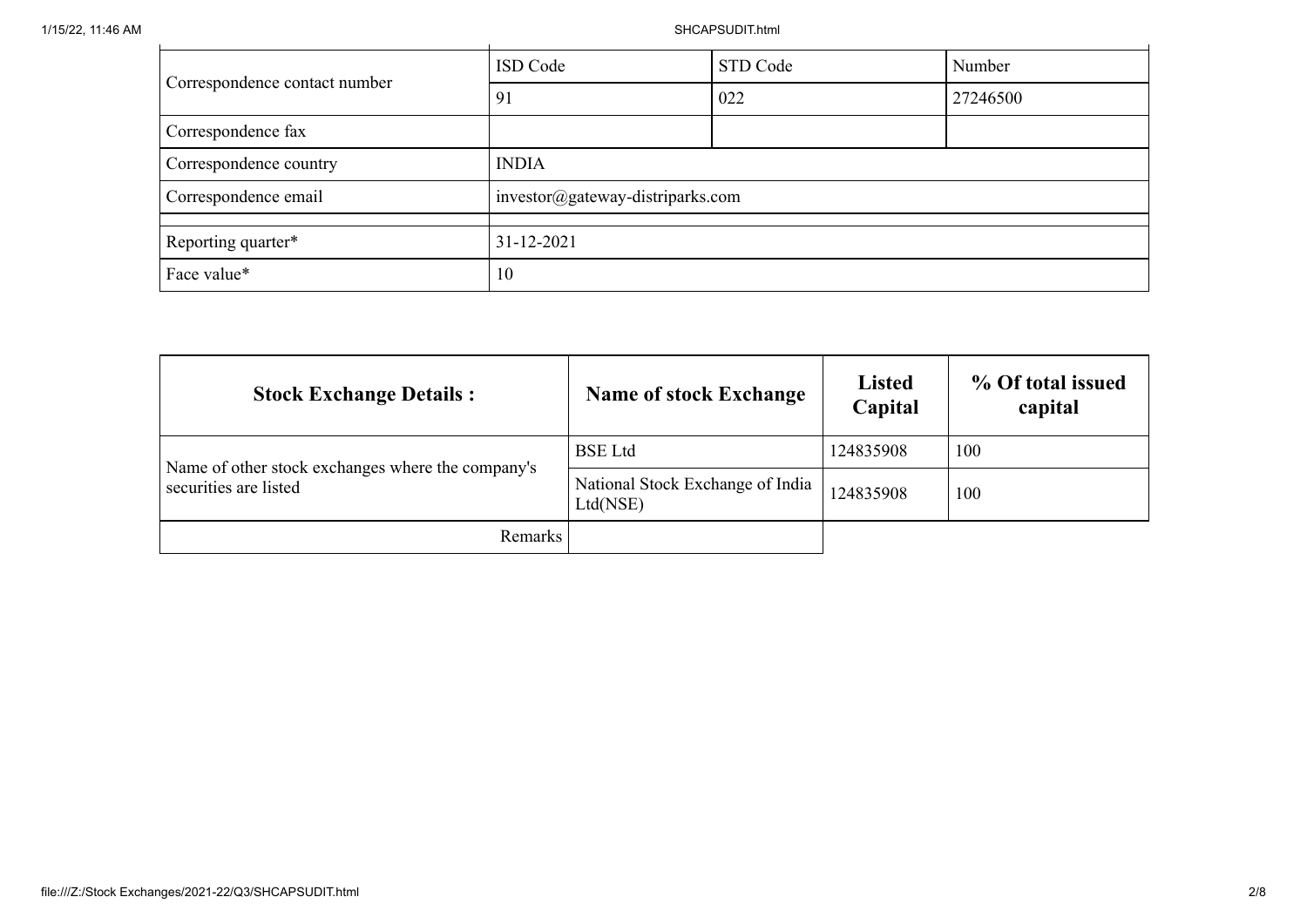| <b>Capital Details:</b>                                                           |                  |                           |
|-----------------------------------------------------------------------------------|------------------|---------------------------|
|                                                                                   | Number of shares | % Of total issued capital |
| Issued capital*                                                                   | 124835908        |                           |
| Listed capital (BSE) (As per company records) $*$                                 | 124835908        | 100                       |
| Held in dematerialised form in CDSL*                                              | 48063735         | 38.5                      |
| Held in dematerialised form in NSDL*                                              | 76771944         | 61.5                      |
| Physical*                                                                         | 229              | $\mathbf{0}$              |
| Total no.of shares*                                                               | 124835908        | 100                       |
| Reasons for difference if any, Between issued capital and listed capital*         | $\theta$         |                           |
| Reasons for difference if any, Between issued capital and total number of shares* | $\theta$         |                           |
| Reasons for difference if any, Between listed capital and total number of shares* | $\Omega$         |                           |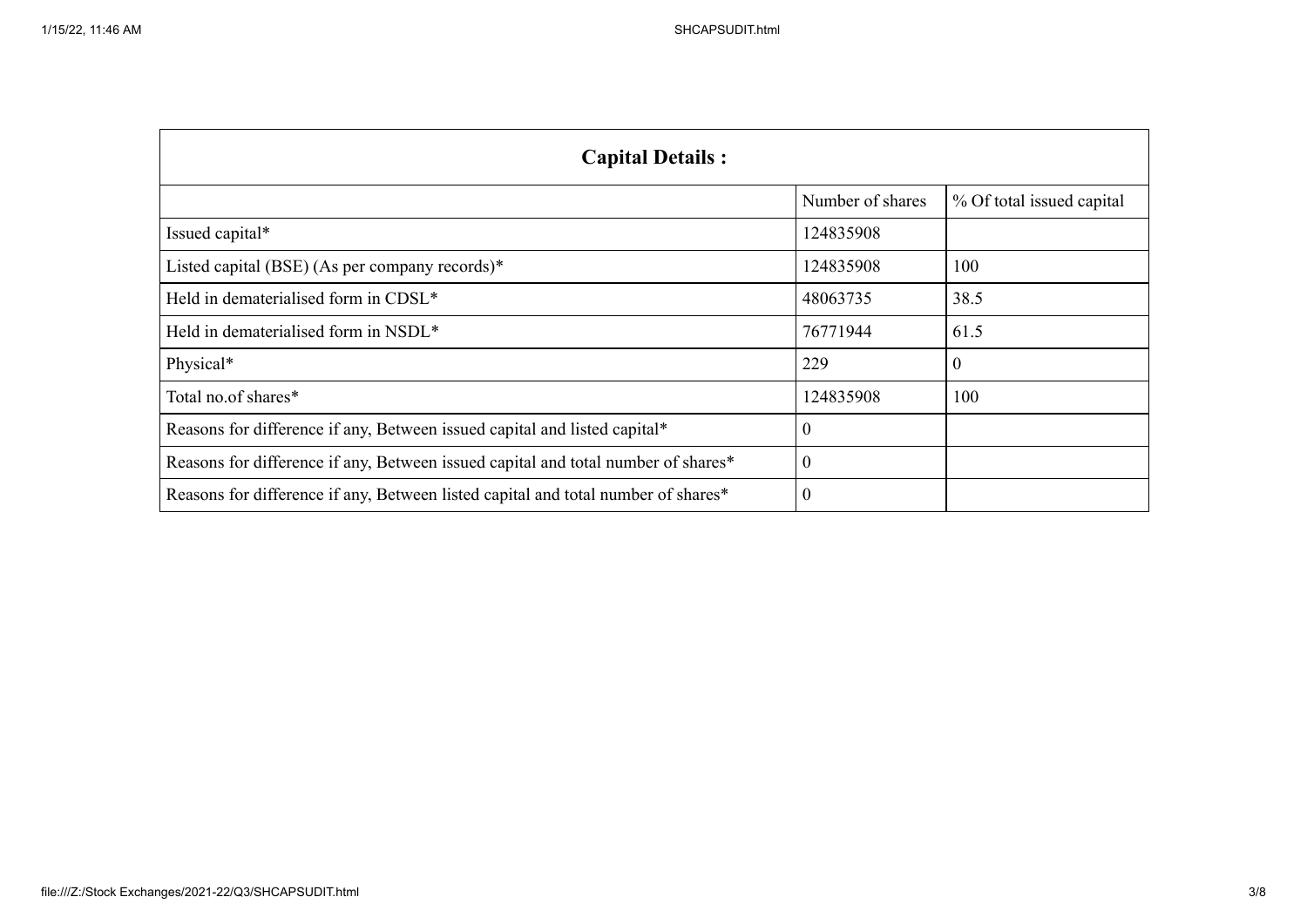## **Certifying the details of changes in share capital during the quarter under consideration as per Table below :** Whether changes during the quarter\* No

| Register of members is updated*                                                                              |           |
|--------------------------------------------------------------------------------------------------------------|-----------|
| If not, Updated upto which date                                                                              |           |
| Reference of previous quarter with regards to excess dematerialised shares, If any.                          | <b>NA</b> |
| Has the company resolved the matter (excess dematerialised shares mentioned above) in the current quarter ?* | <b>NA</b> |
| If not, Reason why?                                                                                          |           |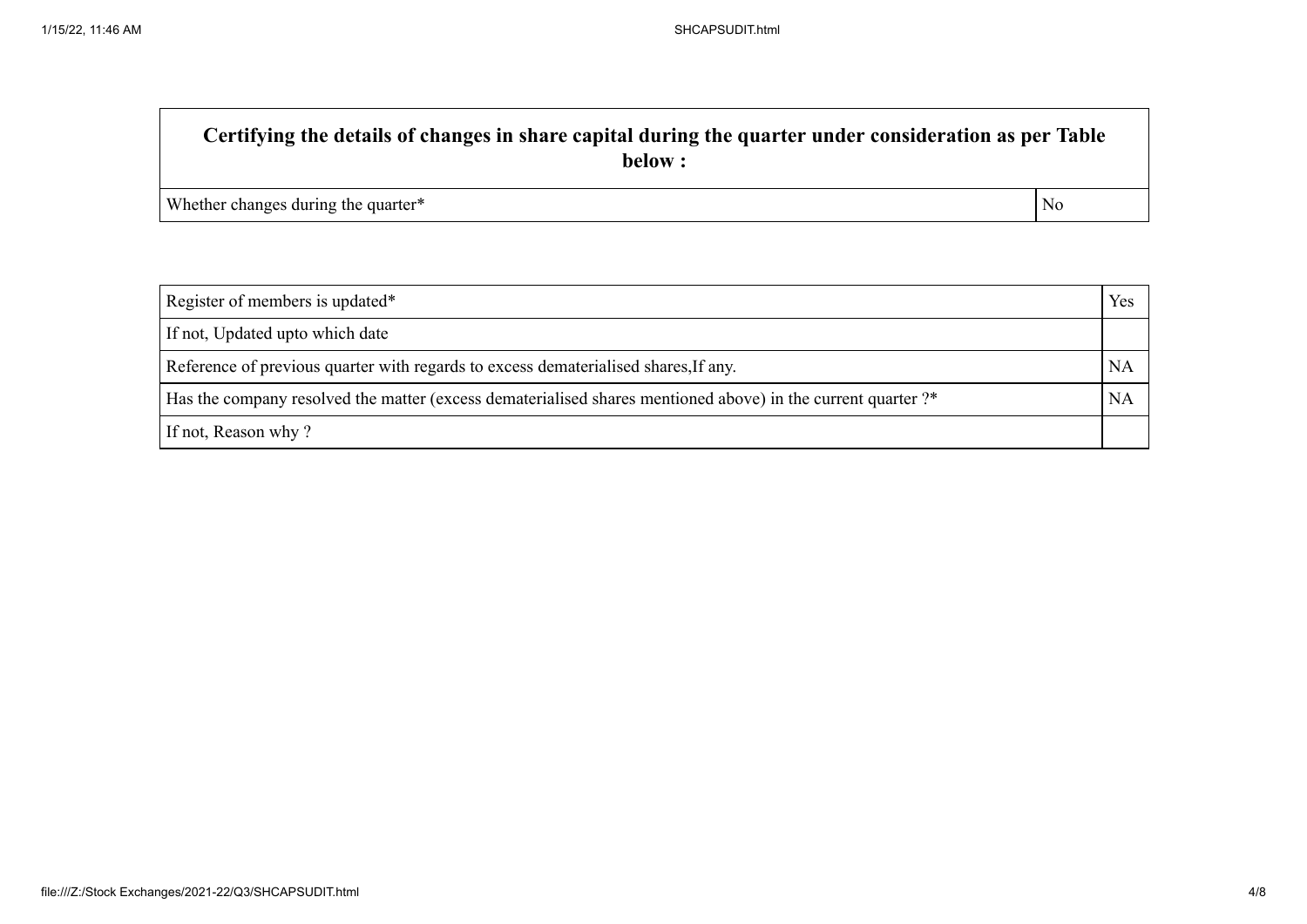| Mentioned the total no.of requests, If any, confirmed after 21 days and the total no.of requests pending<br>beyond 21 days with the reasons for delay |                 |               |                   |
|-------------------------------------------------------------------------------------------------------------------------------------------------------|-----------------|---------------|-------------------|
| Total no.of demat requests                                                                                                                            | No.of requests* | No.of shares* | Reasons for delay |
| Confirmed after 21 days*                                                                                                                              |                 |               |                   |
| Pending for more than 21 days*                                                                                                                        |                 |               |                   |
| Remarks                                                                                                                                               |                 |               |                   |

| <b>Compliance Officer Details</b>                                         |                                        |  |
|---------------------------------------------------------------------------|----------------------------------------|--|
| Whether Compliance officer appointed                                      | Yes                                    |  |
| Whether Qualified Company Secretary is Compliance Officer *               | Yes                                    |  |
| Name of the compliance officer*                                           | <b>VEENA NAIR</b>                      |  |
| Date of Appointment                                                       | 14-08-2019                             |  |
| Designation*                                                              | COMPANY SECRETARY & COMPLIANCE OFFICER |  |
| Membership Nos                                                            | ACS-12635                              |  |
| Telephone no.*                                                            | 022-27249500                           |  |
| Fax no.                                                                   |                                        |  |
| E-mail id*                                                                | $nveena$ @gateway-distriparks.com      |  |
| Whether any change in Compliance Officer during the previous 2 quarters*  | No                                     |  |
| Whether the previous Compliance Officer was Qualified Company Secretary * |                                        |  |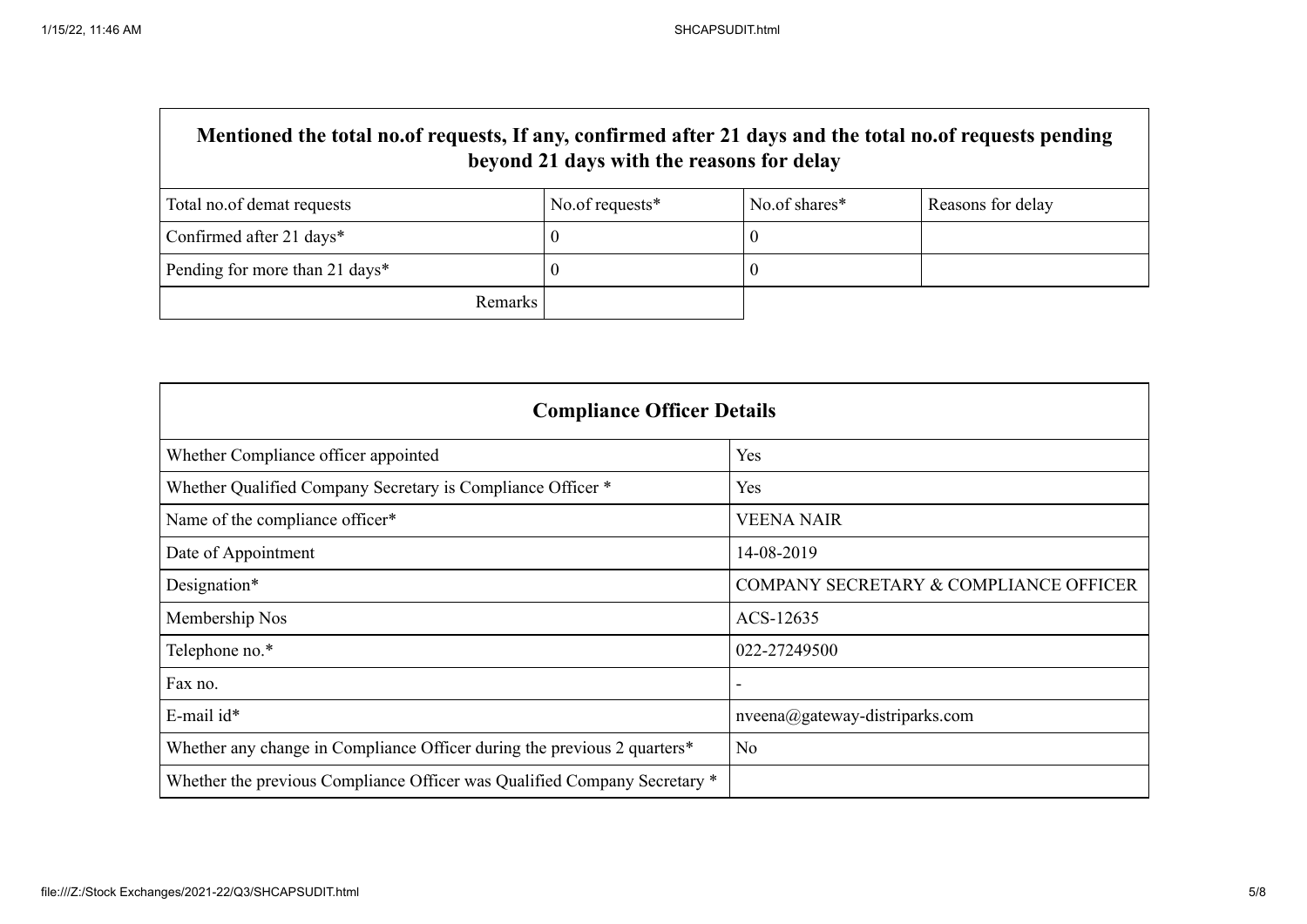## **Details of Previous Compliance Officer**

Previous Compliance Officer Name

Membership Nos

Date of Appointment

Date of Cessation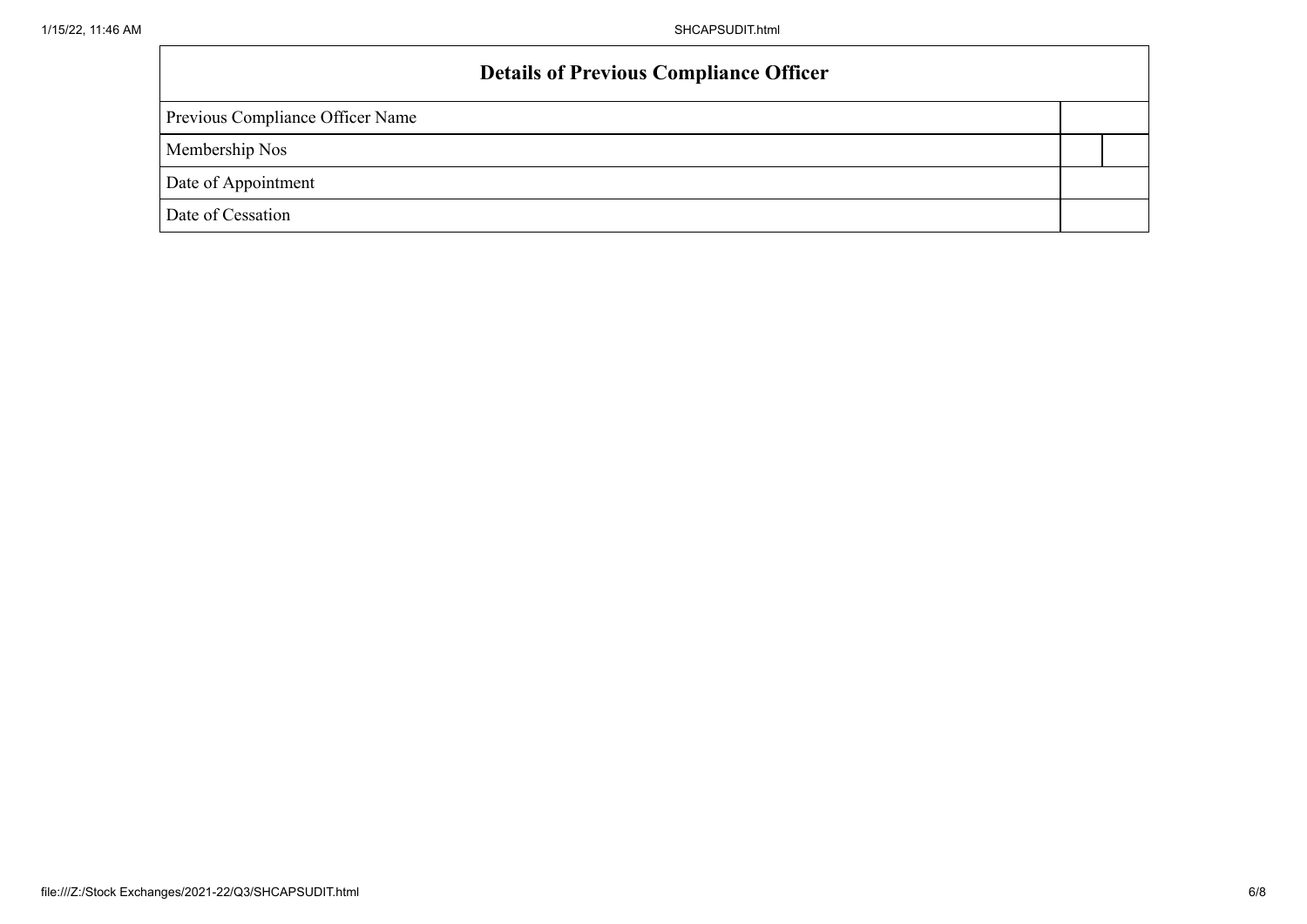| <b>Certifying Auditor Details</b>                     |                                                   |                                             |
|-------------------------------------------------------|---------------------------------------------------|---------------------------------------------|
| $CA/CS^*$                                             | Company secretary                                 |                                             |
| Name of certifying auditor*                           | <b>MS. MALATI KUMAR</b>                           |                                             |
| Date of issue of report*                              | 14-01-2022                                        |                                             |
| Address*                                              | 10/26, Brindaban, Thane(West) 400 601             |                                             |
| $City*$                                               | <b>MAHARASHTRA</b>                                |                                             |
| Pincode*                                              | 400601                                            |                                             |
| Contact no.*                                          | 022-25345648                                      |                                             |
| Fax no.                                               |                                                   |                                             |
| Email                                                 |                                                   |                                             |
| Membership no.*                                       | 15508                                             |                                             |
| Firms registration number of audit firm               |                                                   |                                             |
| Name of the firm*                                     | S.N.ANANTHASUBRAMANIAN & COMPANY                  |                                             |
| COP number*                                           | 10980                                             |                                             |
|                                                       | <b>Registrar and Share Transfer Agent Details</b> |                                             |
| Appointment of common agency for share registry work* |                                                   | Yes                                         |
| Whether Registered with SEBI                          |                                                   |                                             |
| Name of RTA                                           |                                                   | Llink Intime India Private Limited          |
| SEBI registration no.                                 |                                                   | INR000004058                                |
| Address                                               |                                                   | C-101,247 Park, L.B.S Marg, Vikhroli (west) |
| State                                                 |                                                   | MAHARASHTRA                                 |
| City                                                  |                                                   | <b>MUMBAI</b>                               |
| Pincode                                               |                                                   | 400083                                      |
| Contact no.                                           |                                                   | 022-49186000                                |

file:///Z:/Stock Exchanges/2021-22/Q3/SHCAPSUDIT.html 7/8